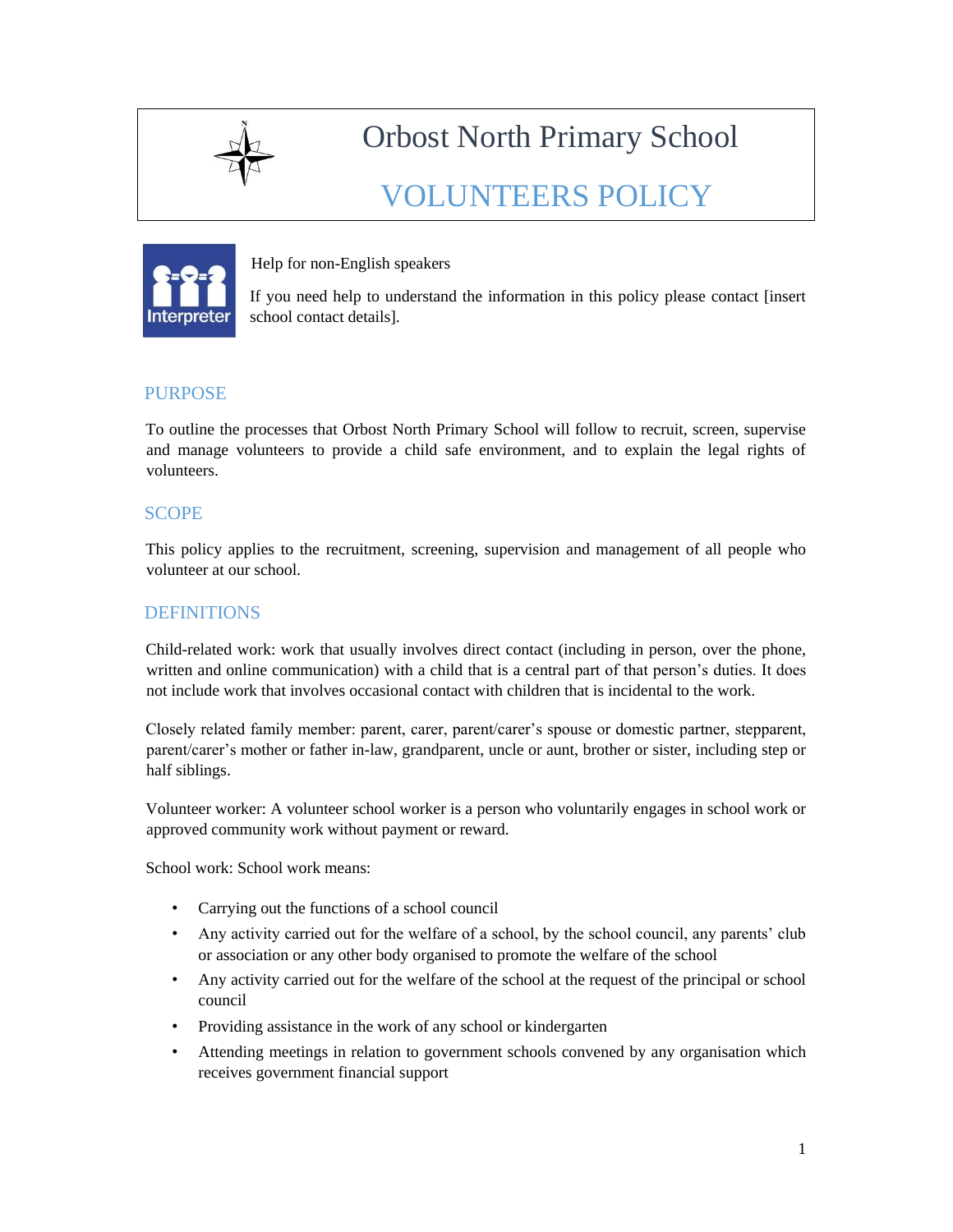This is a broad definition and means that volunteers who participate in school community activities, such as fundraising and assisting with excursions, are legally protected (ie indemnified) from action by

others in the event of an injury or accident whilst they are performing volunteer school work in good faith.

## POLICY

Orbost North Primary School is committed to implementing and following practices which protect the safety and wellbeing of children and our staff and volunteers. Orbost North Primary School also recognises the contribution and value of volunteers and the benefit of their help in the work that we do.

The procedures set out below are designed to ensure that Orbost North Primary School's volunteers are suitable to work with children and are well-placed to make a positive contribution to our school community.

Becoming a volunteer – Members of our school community are encouraged to contact the school to find out how you may be of help to the school.

Suitability checks including Working with Children Clearances

#### Working with students

Orbost North Primary School values the many volunteers that assist in our classrooms, on sports days, on excursions and in other school programs. To ensure that we are meeting our legal obligations under the Worker Screening Act and the Child Safe Standards, Orbost North Primary School is required to undertake suitability checks which in most cases will involve asking for evidence of a Working With Children (WWC) Clearance and may also involve undertaking reference, proof of identity and work history involving children checks.

Considering our legal obligations, and our commitment to ensuring that Orbost North Primary School is a child safe environment, we will require volunteers to obtain a WWC Clearance and produce their valid card to the school office or Principal for verification in the following circumstances:

- Volunteers who are not parent/family members of any student at the school if they are engaged in child-related work regardless of whether they are being supervised.
- Parent/family volunteers who are assisting with any classroom or school activities involving direct contact with children in circumstances where the volunteer's child is not participating, or does not ordinarily participate in, the activity.
- Parent/family volunteers who assist with excursions (including swimming), camps and similar events, regardless of whether their own child is participating or not.
- Parent/family volunteers who regularly assist in school activities, regardless of whether their own child is participating or not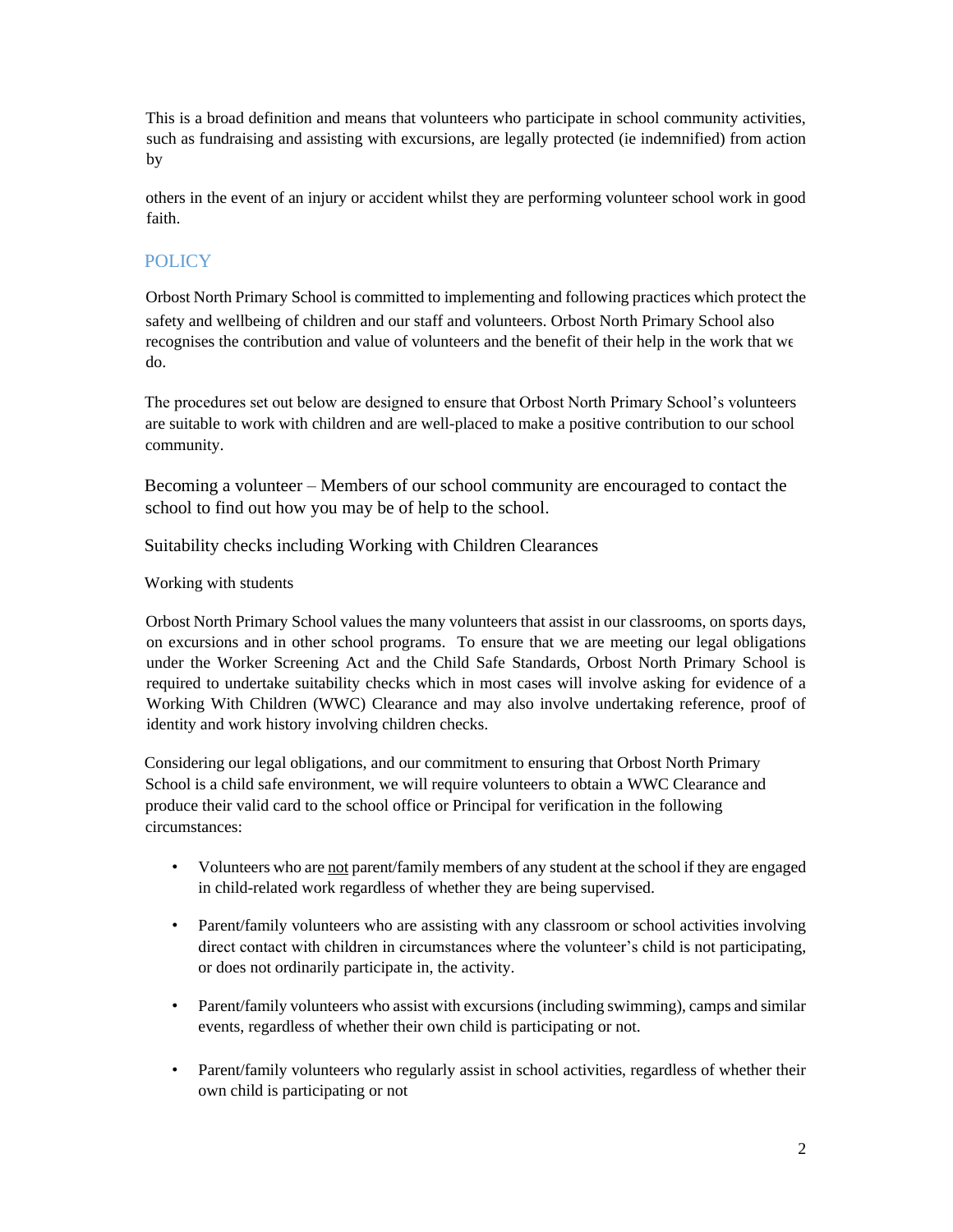• Parent/community School Council members sitting on School Council with student School Council members, regardless of whether their own child is a student member or not

In addition, depending on the nature of the volunteer work, our school may ask the volunteer to provide other suitability checks at its discretion (for example, references, work history involving children and/or qualifications). Proof of identity may also be required in some circumstances.

#### Non child-related work

On some occasions, parents and other members of the school community may volunteer to do work that is not child-related. For example, volunteering on the weekend for gardening, maintenance, working bees, participating in School Council Sub-Committees or other School Council function s or gatherings that may occur in the evenings during which children will not be, or would not reasonably be expected to be, present.

Volunteers for this type of work are not required to have WWC clearances or other suitability checks as they are not engaged in child related work and children will not necessarily be present during these activities. However, Orbost North School Council reserves the right to undertake suitability checks including requiring proof of identity and WWC clearance at its discretion if considered necessary for any particular activity or circumstance.

#### Management and supervision

Volunteer workers will be expected to comply with any reasonable direction of the principal (or their nominee). This will include the requirement to follow our school's policies, including, but not limited to our Child Safety Policy, our Child Safety Code of Conduct and our statement of Values and Philosophy. Volunteer workers will also be expected to act consistently with Department of Education and Training policies, to the extent that they apply to volunteer workers, including the Department's policies relating to Equal Opportunity and Anti-Discrimination, Sexual Harassment and Workplace Bullying.

The principal has the discretion to make a decision about the ongoing suitability of a volunteer worker and may determine at any time whether or not a person is suitable to volunteer at Orbost North Primary School.

Orbost North Primary School will provide any appropriate induction and/or training for all volunteer workers. The principal (or their nominee) will determine what induction and/or training is necessary depending on what type of work the volunteer will be engaged in and will ensure a record is kept of the induction undertaken.

All volunteers will be provided induction in relation to Orbost North Primary School's child safety practices, including reporting obligations and All volunteers will be provided induction in relation to Orbost North Primary School's child safety practices, including reporting obligations and procedures. Our school has a Child Safety Responding and Reporting Obligations Policy and Procedures of which all staff and volunteers should be aware.

The principal (or their nominee) will determine what supervision, if any, of volunteers is required for the type of work being performed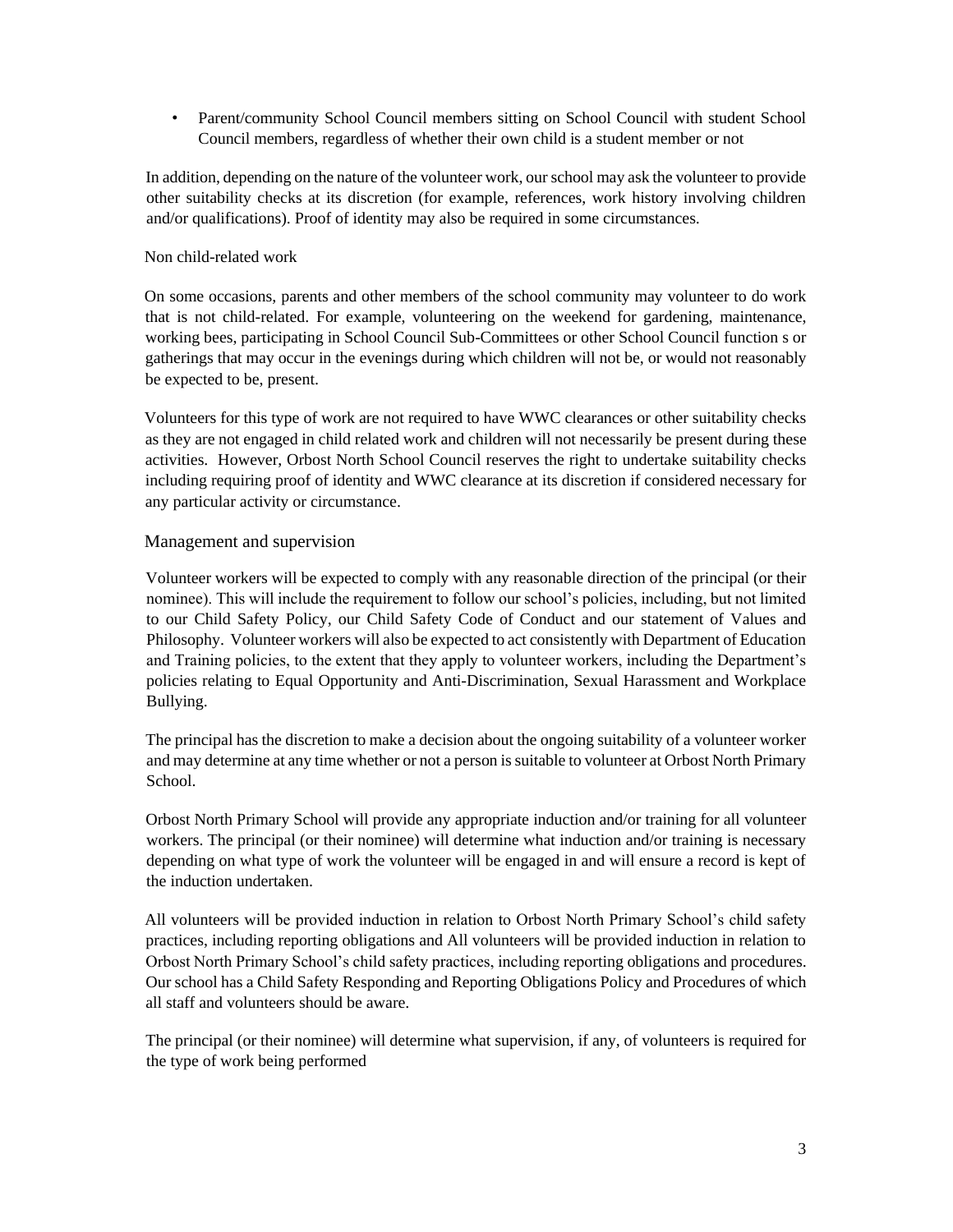## Compensation

#### Personal injury

Volunteer workers are covered by the Department of Education and Training's Workers' Compensation Policy if they suffer personal injury in the course of engaging in school work.

#### Property damage

If a volunteer worker suffers damage to their property in the course of carrying out school work, the Minister (or delegate) may authorise such compensation as they consider reasonable in the circumstances. Claims of this nature should be directed to the principal who will direct them to the Department's Legal Division.

Public liability insurance

The Department of Education and Training's public liability insurance policy applies when a volunteer worker engaged in school work is legally liable for:

- a claim for bodily injury to a third party
- damage to or the destruction of a third party's property.

# **COMMUNICATION**

This policy will be communicated to our school community in the following ways

- Available publicly on our school's website
- Included in induction processes for relevant staff
- Included in our staff handbook/manual
- Discussed in an annual staff briefing/meeting
- Made available in hard copy from school administration upon request.

## RELATED POLICIES AND RESOURCES

Orbost North Primary School policies:

Our school policies including Statement of Values, Visitors Policy, Child Safe Policy, Child Safety Code of Conduct nan be found on the school website at Home | Orbost North Primary School (orbostnorthps.vic.edu.au)

Department policies:

- Equal Opportunity and Anti-Discrimination
- Child Safe Standards
- Sexual Harassment
- Volunteers in Schools
- Volunteer OHS Management
- Working with Children and Other Suitability Checks for School Volunteers and Visitors Norkplace Bullying